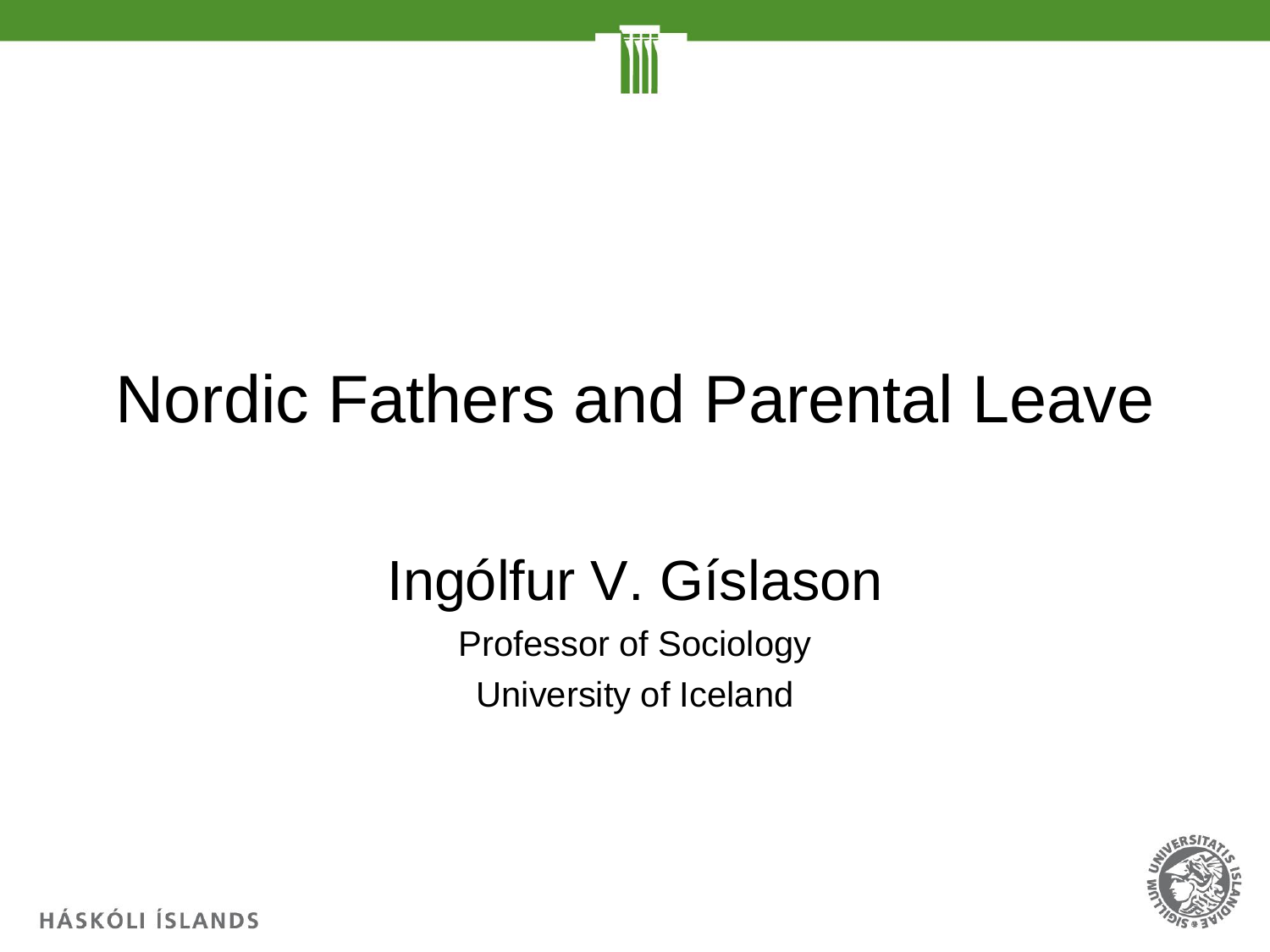

- Five countries with extensive history of cultural, political and economical exchanges
- In recent decades, a revision of family law has taken place in order to better ensure the original goals of family law, to ensure children's rights to parental care
- One of the most important component and latest development in policies on fatherhood is the individual non-transferable rights to paid parental leave – the fathers quota
- Dual earner dual carer model dominates one of the main reasons for high labour market participation AND relatively high fertility

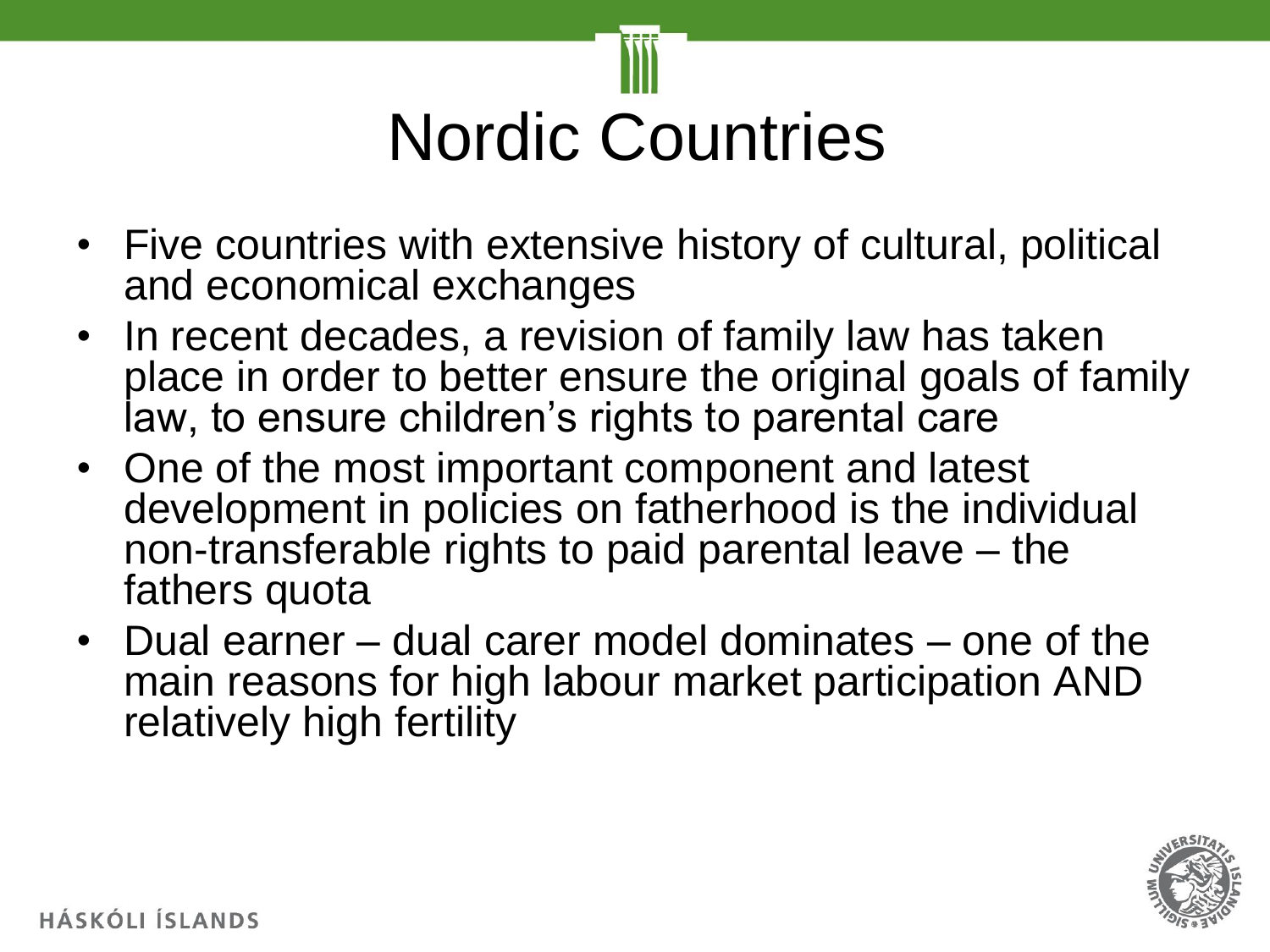

- Originally introduced to protect the health of mothers and babies
- - successful policy
- Later worries that maternity leave has detrimental effects on women's carriers in the labour market
- Gender equality in all areas of life was the main motivation for introducing paternity leave and/or making it easier for parents to share parental leave

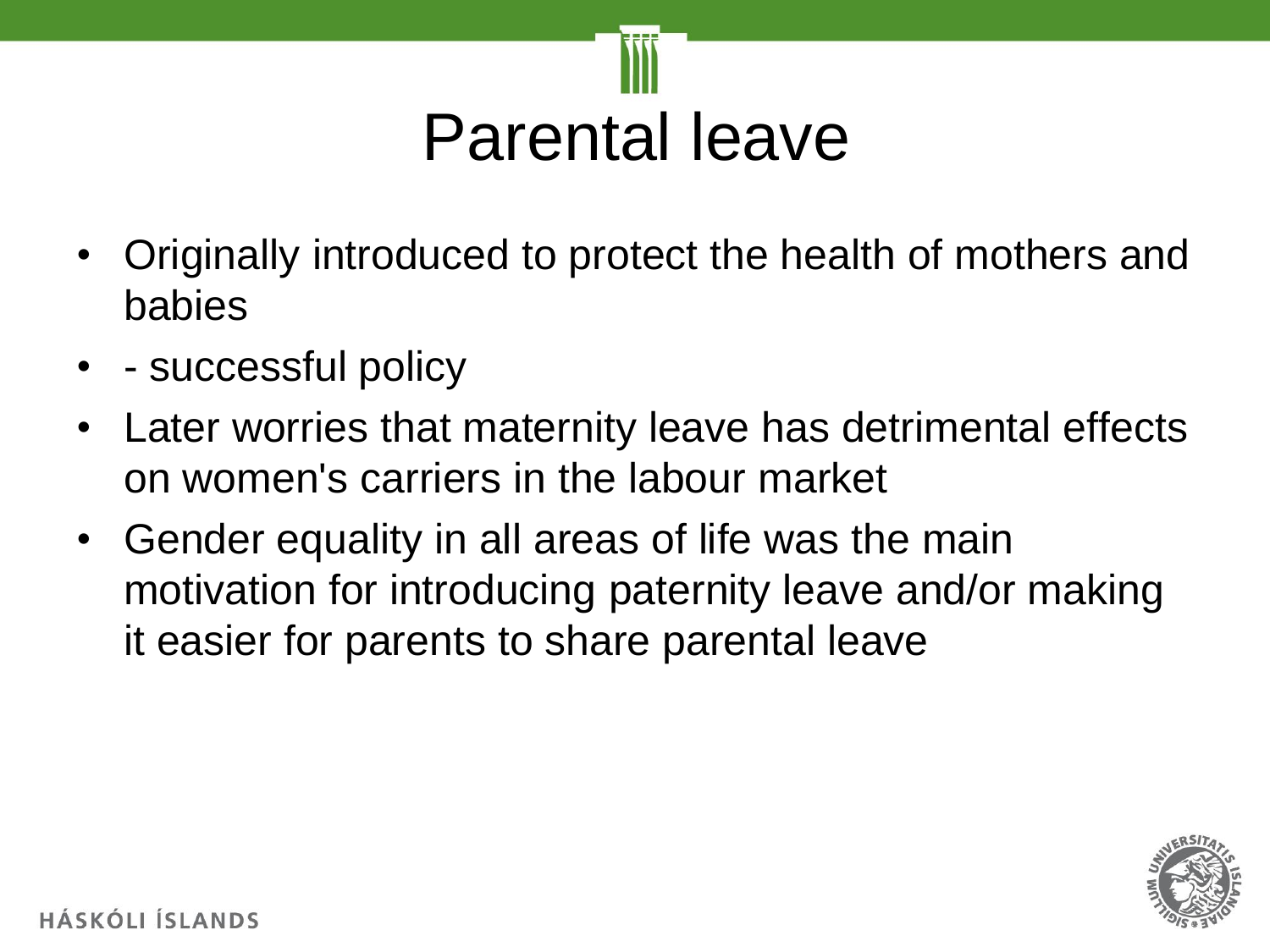

- Paternity leave seems to have several beneficial effects;
- - increased participation of fathers in caring for babies and children
- - positive effects on children's emotional and cognitive development
- - stronger bonds between fathers and their children
- - positive effects on men's health
- - reduced divorces
- Studies on the effects on gender equality show mixed results

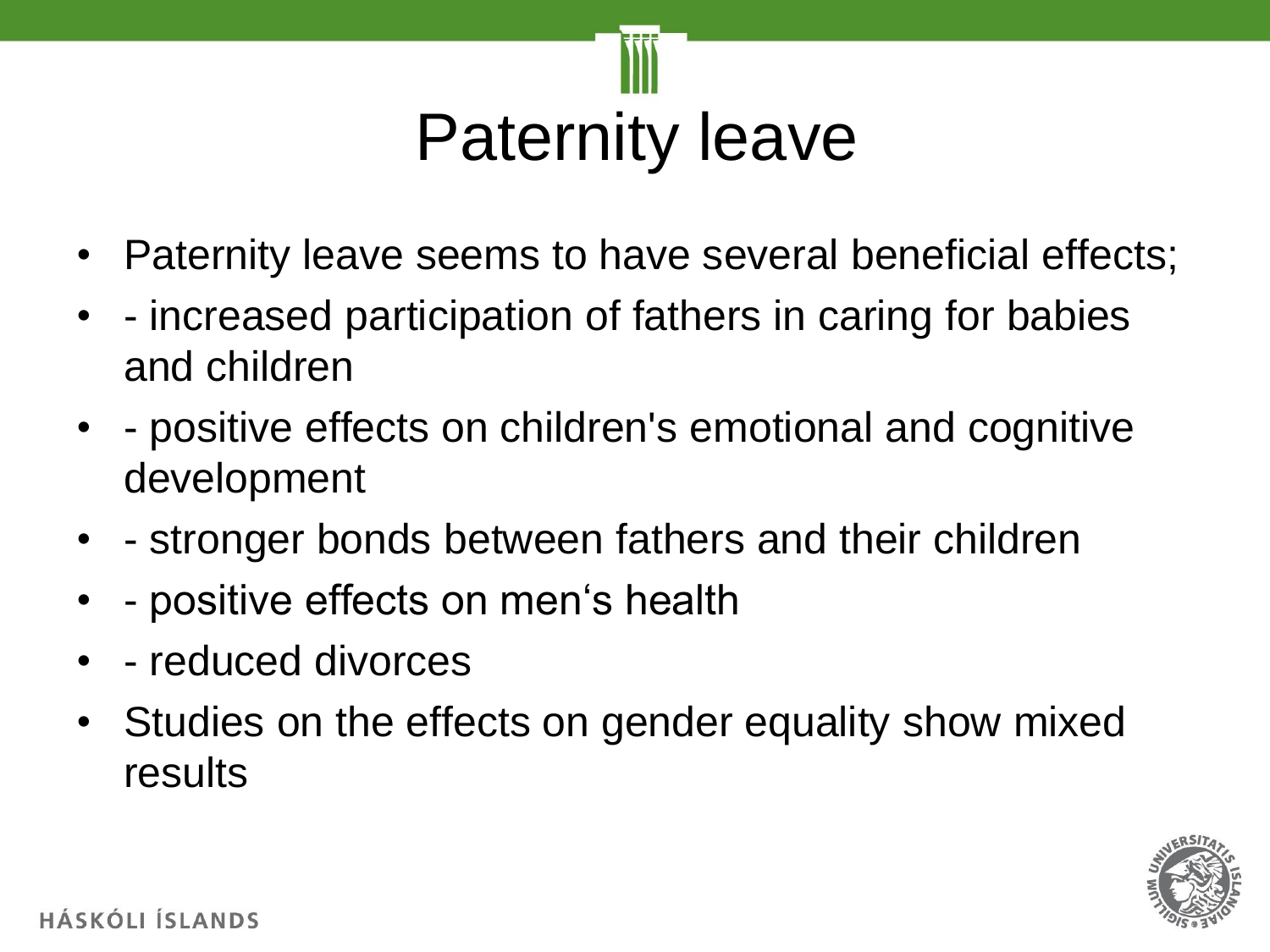

- Non-transferable period between 1998 and 2001
- - collective agreements provide fathers with (up to) 8 weeks of non-transferable period
- Paternity leave: Two weeks
- Parental leave: 32 weeks per family can be extended to 46 weeks
- Compensation: Up to 100% depending on collective agreements
- Uptake (2018): 65.9 per cent of the total number of fathers took leave
- Days (2018): No overall statistics, 32.1 days to 40 days depending on situation, (slow) increase over time **HÁSKÓLI ÍSLANDS**

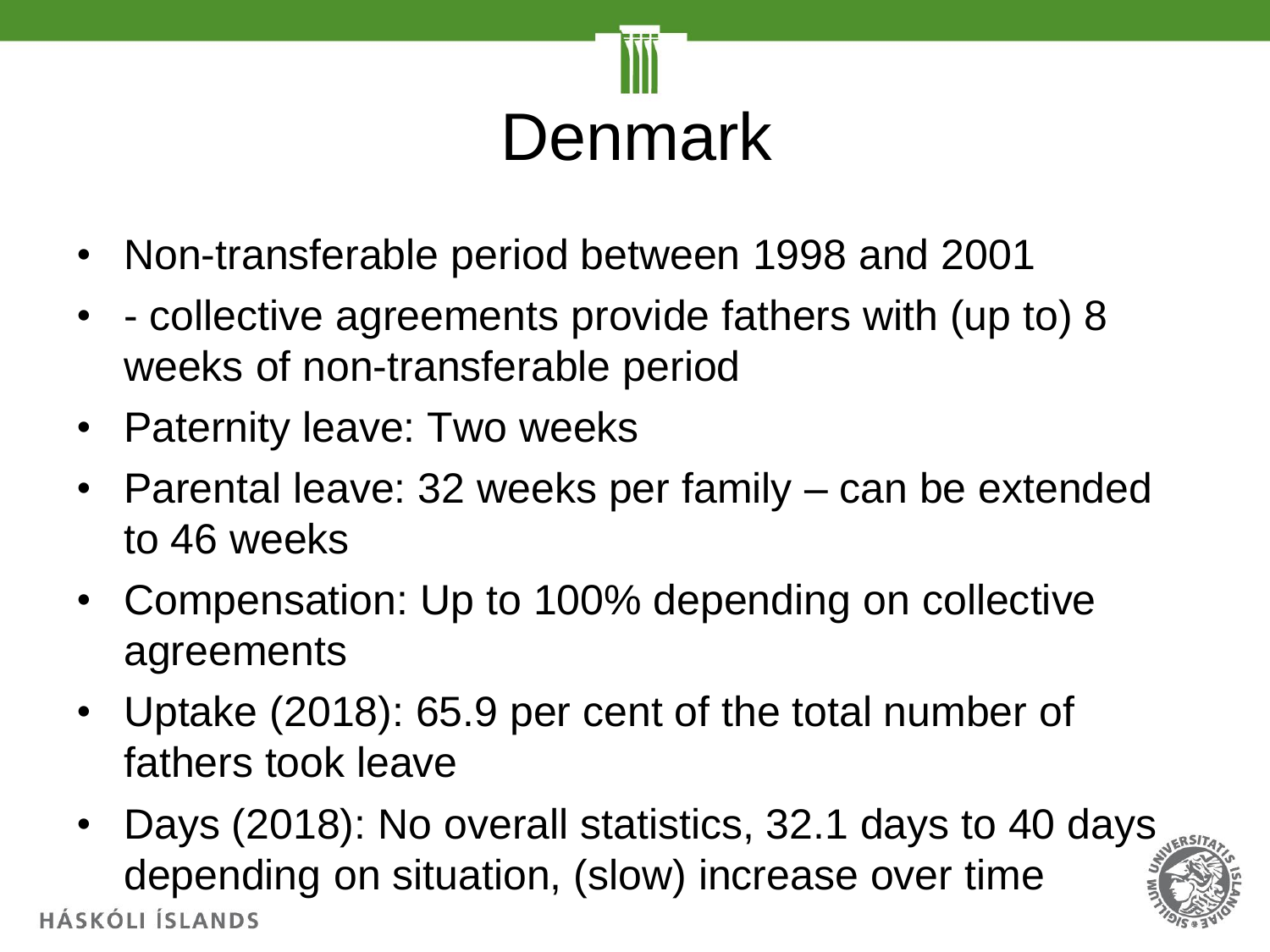# Finland

- Non-transferable period introduced in 2003
- Paternity leave: 9 weeks (54 working days) up to 18 days can be taken while the mother is on leave
- Compensation: On average 70% of salary with a ceiling – collective agreements supplement this for the great majority
- Parental leave: 158 days per family
- Uptake: 75% of fathers use paternity leave, 6% use parental leave
- Days: Paternity leave 15 days, parental leave 58 days, (slow) increase

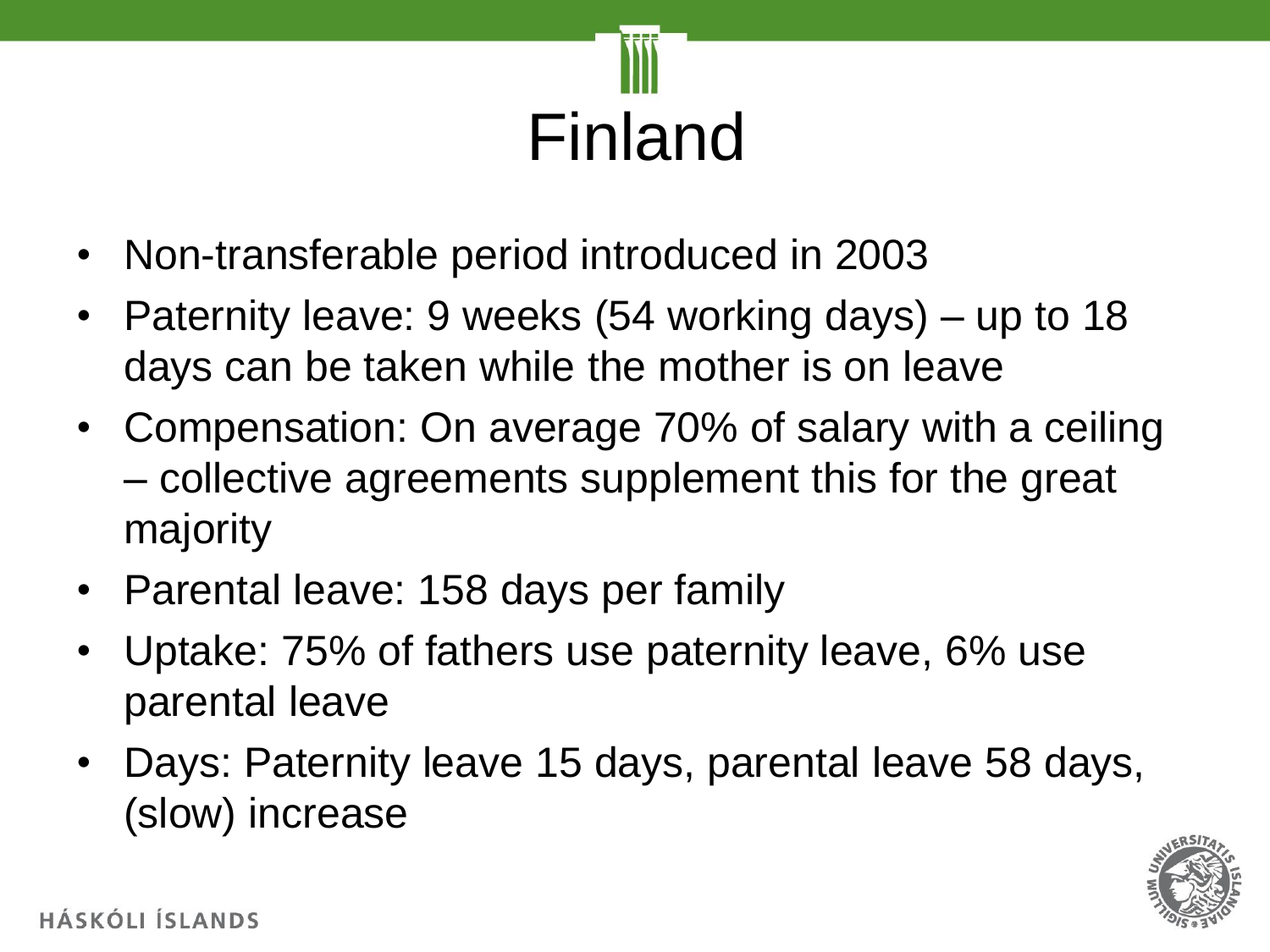

- Non-transferable period introduced in 2001
- 3-3-3 system nine months in all
- Compensation: 80% of salary with a ceiling
- Extended in 2020 to 12 months
- - Six months for each parent can be extended to 24 months
- - Each can transfer up to six weeks to the other
- Uptake: 85% to 90% of fathers use their right
- Days: (2019) 92

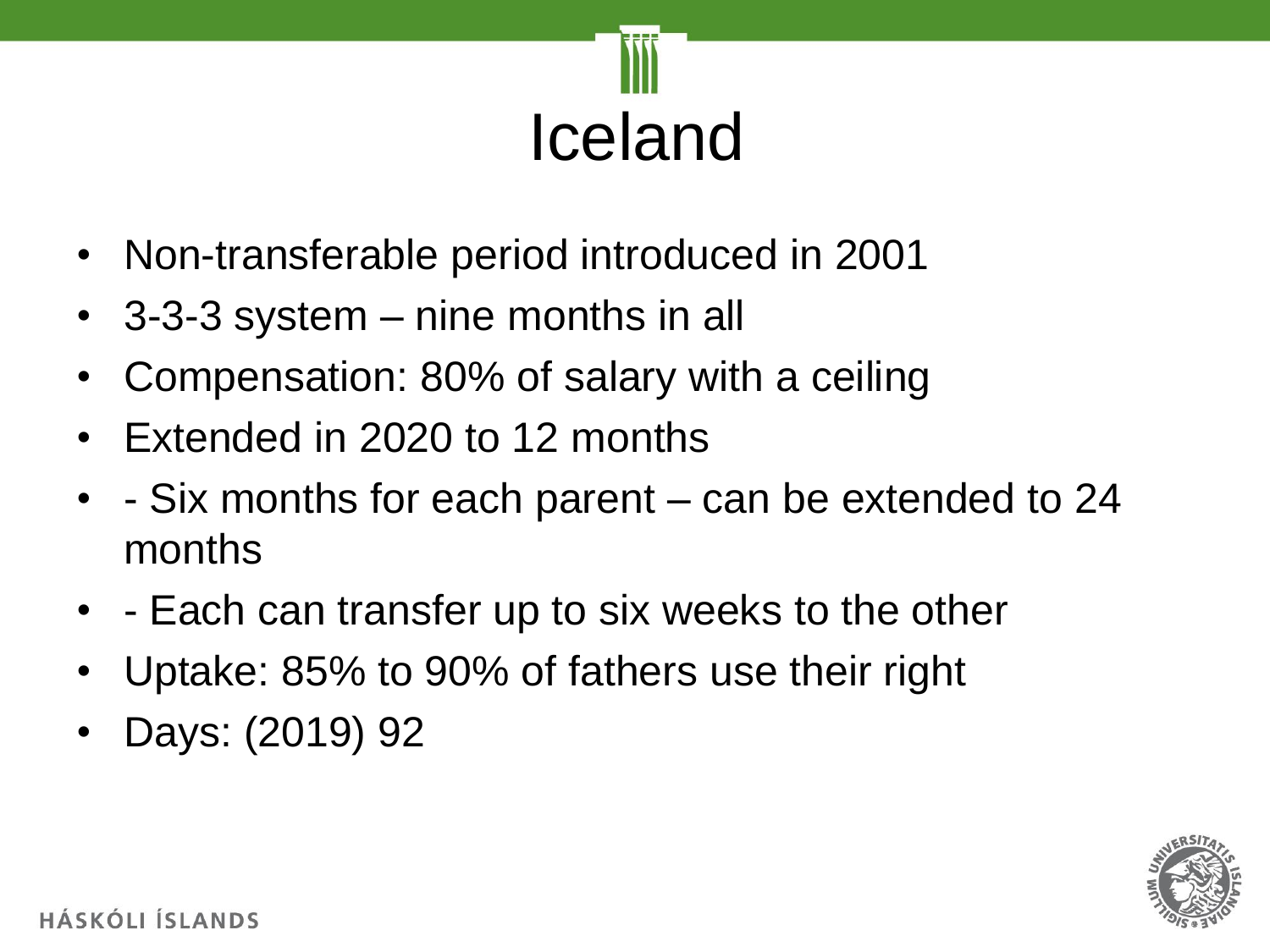

- Non-transferable period introduced in 1993
- Paternity leave: 2 weeks funded by collective agreements
- Parental leave: 49 or 59 weeks, depending on payment level
- - father's (and mother's) quota: 15 or 19 weeks, the rest can be shared one way or another
- Compensation: 49 weeks at 100 per cent of earnings or 59 weeks at 80 per cent of earnings (with a ceiling)
- Uptake: Paternity leave and father's quota, 89%
- Days: 70% use exactly the number of days only they can use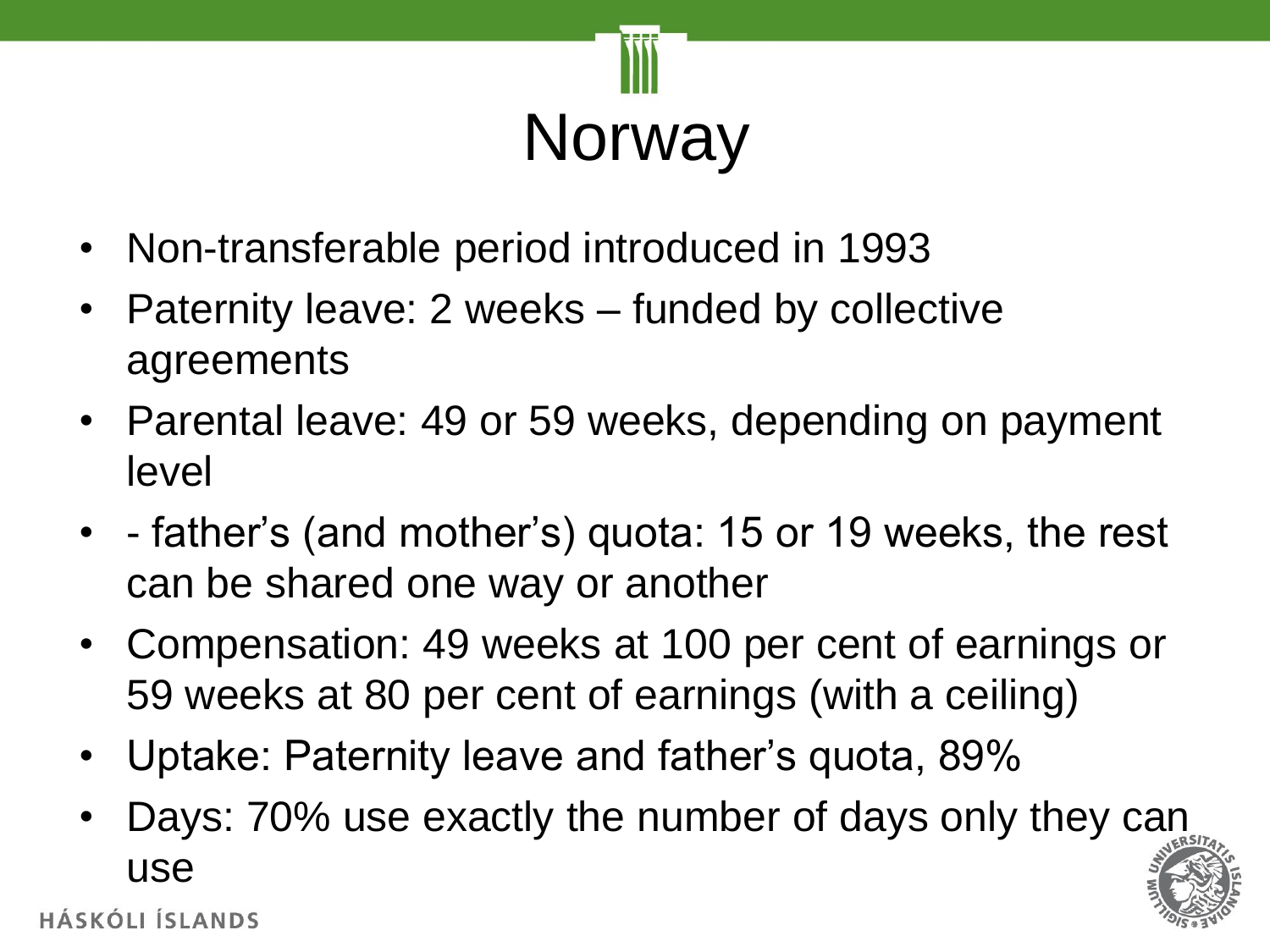

- Non-transferable period introduced in 1995
- Paternity leave: 10 days
- Compensation: 77.6% of salary with a ceiling
- Parental leave: 240 days x 2, 90 days of each parents' rights are non-transferable
- Compensation: 195 days x 2 are income based (77.6% of salary with a ceiling)
- Uptake: Difficult!
- Days: Difficult but (slowly) increasing, around 30% of available days

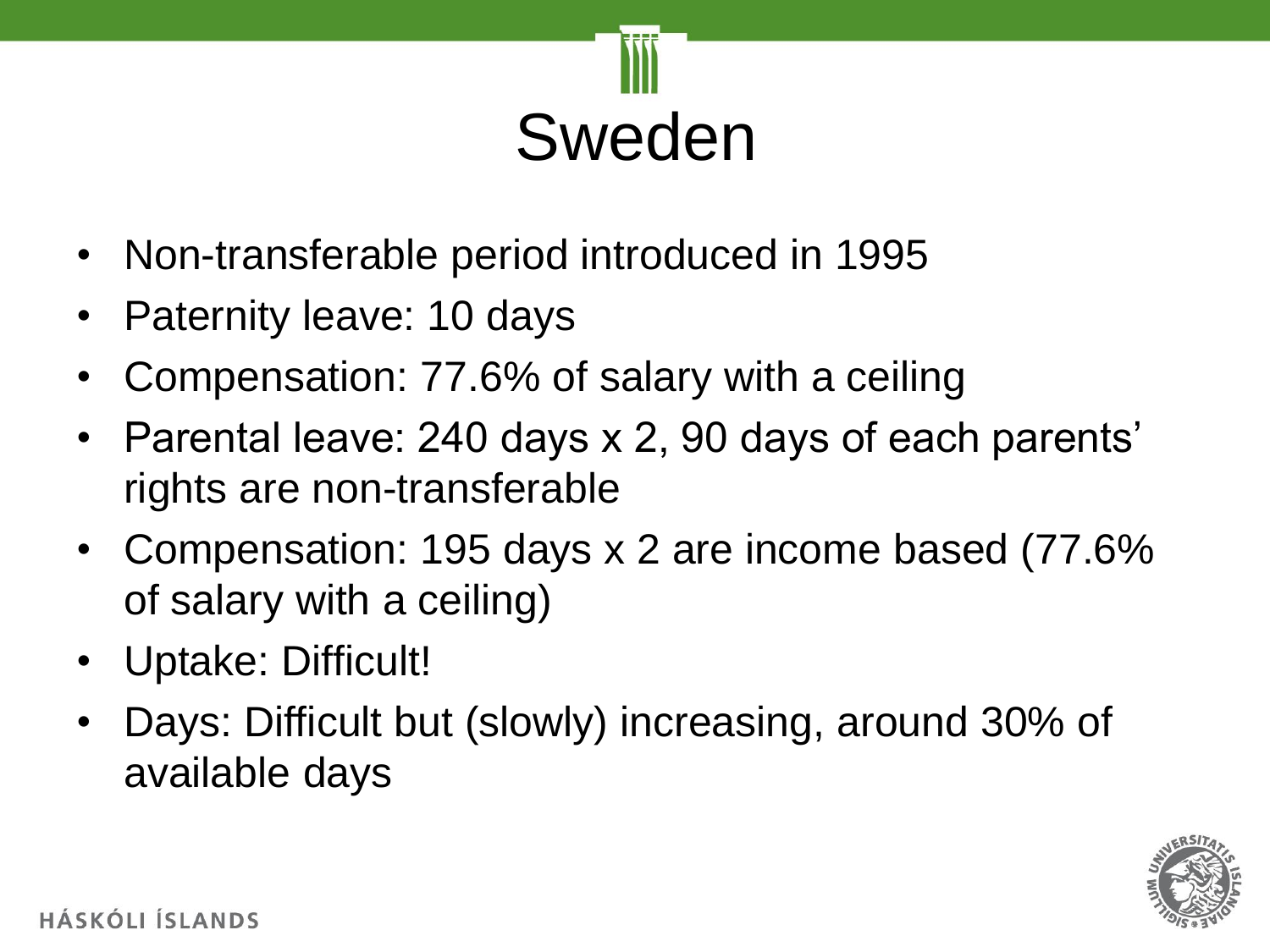

- Well-educated parents share most equal.
- Relatively safe and stable position in the labour market is important for leave-taking.
- Fathers least likely to use a quota are fathers with long working hours, in managerial positions, or with a partner who works part-time.
- Fathers (and mothers) in highly competitive work use shortest leave.

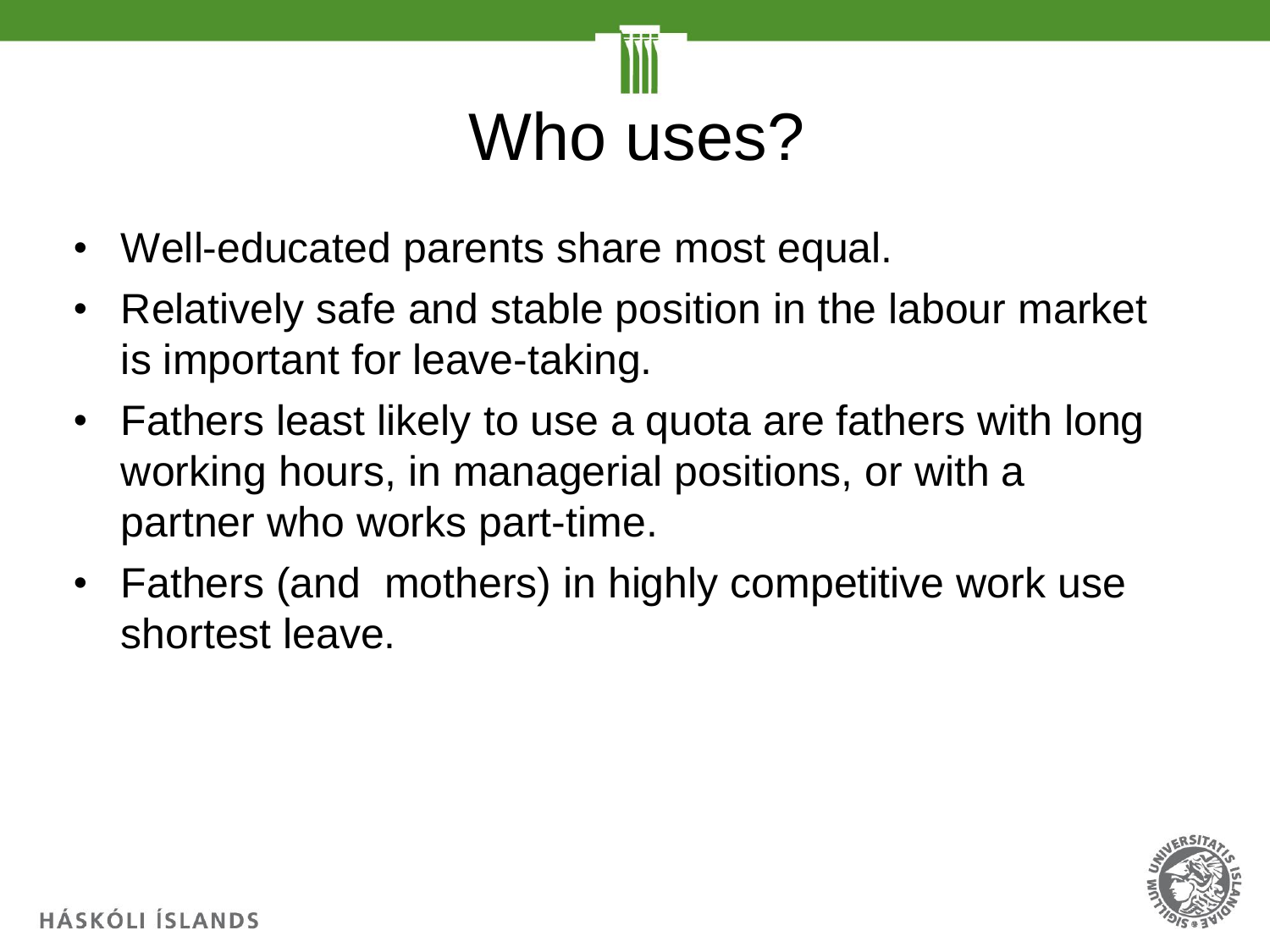

### Icelandic fathers on parental leave 1994 -



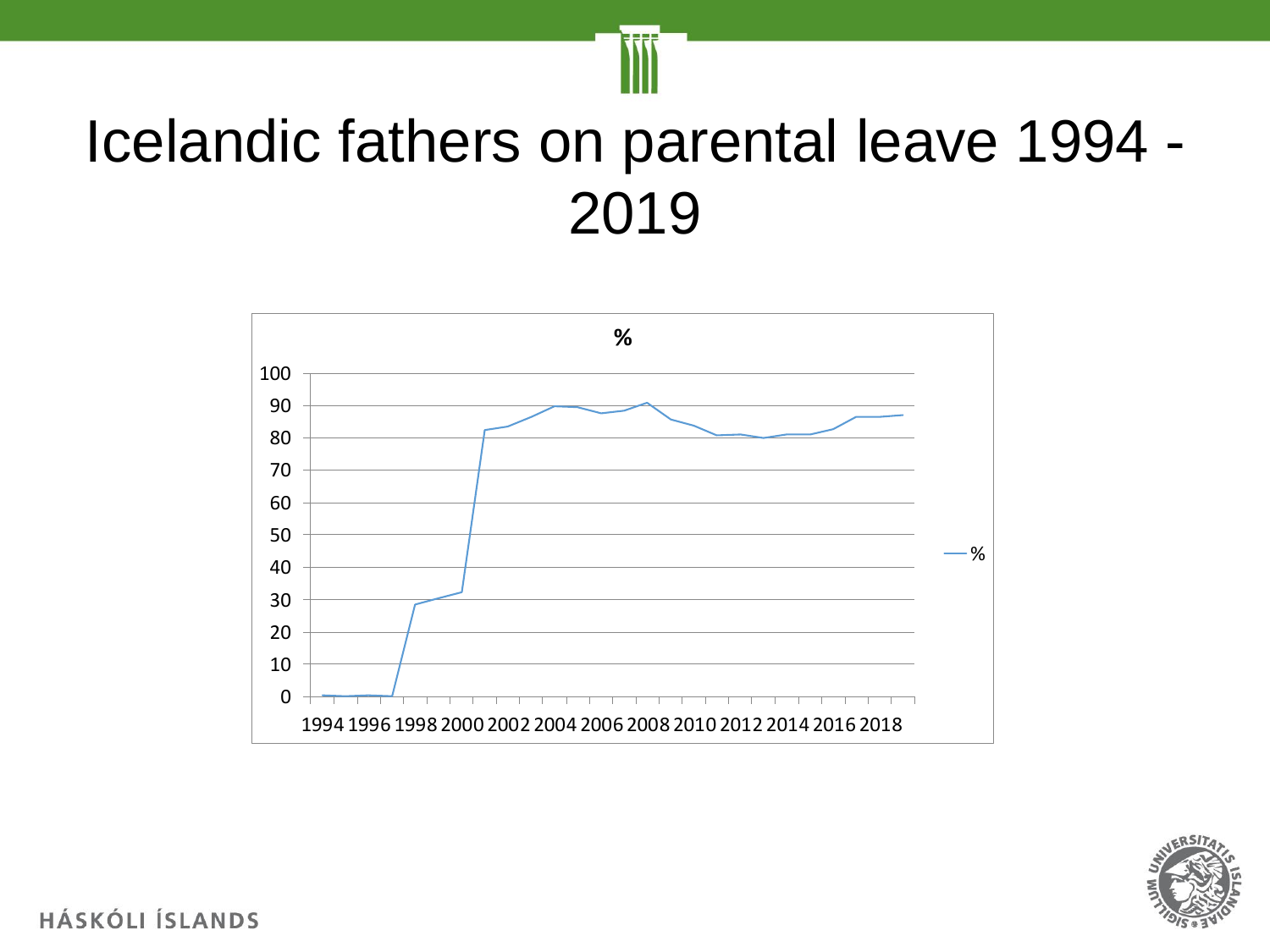## Iceland: Average number of days used 2001 – 2019



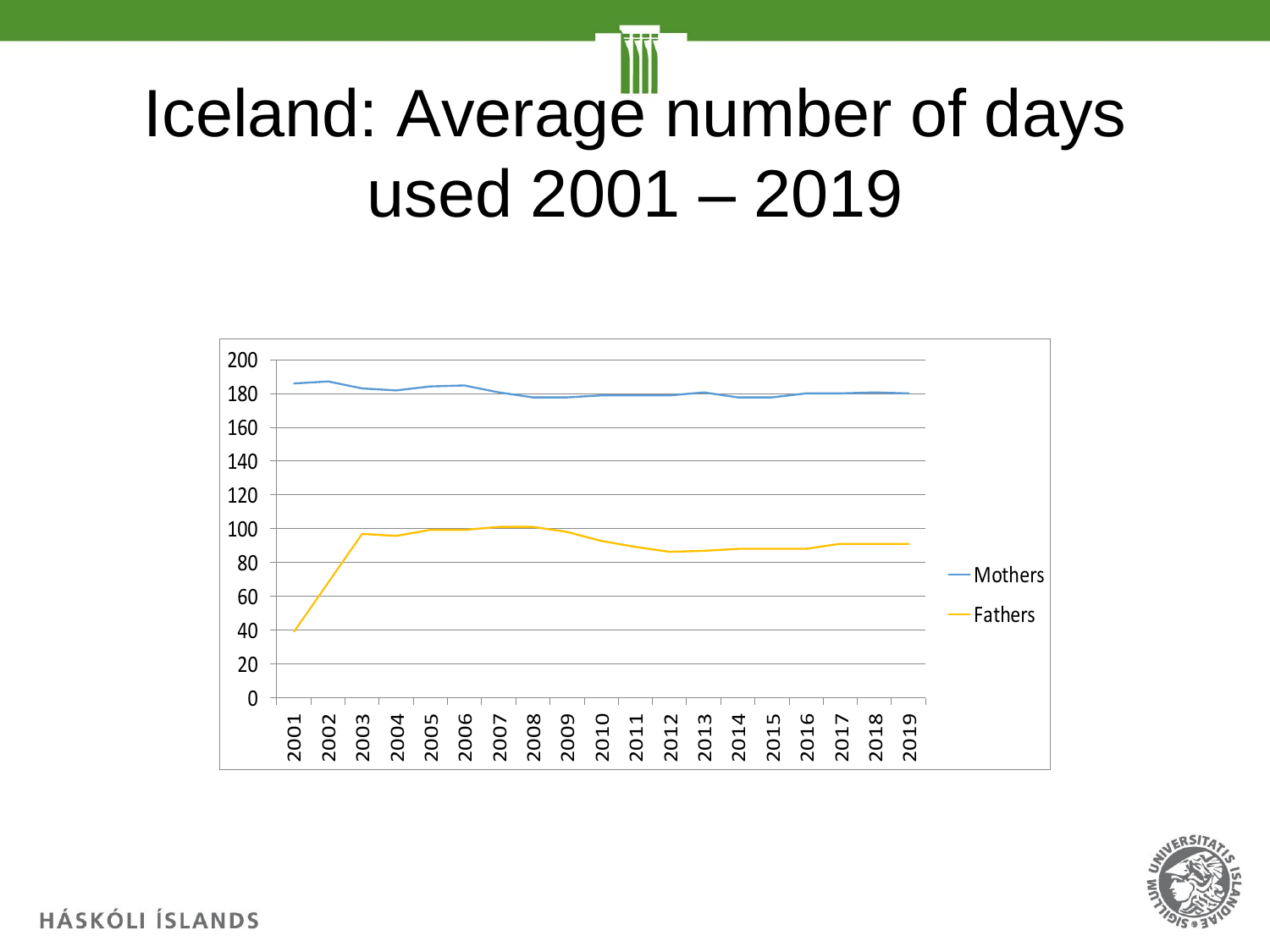

- Non-transferable periods are necessary
- - generally fathers use the period that only they can use
- Allowing parents to be at home together increases usage
- High economic compensation is necessary
- a drop in compensation means a drop in usage by fathers
- Keep it simple!